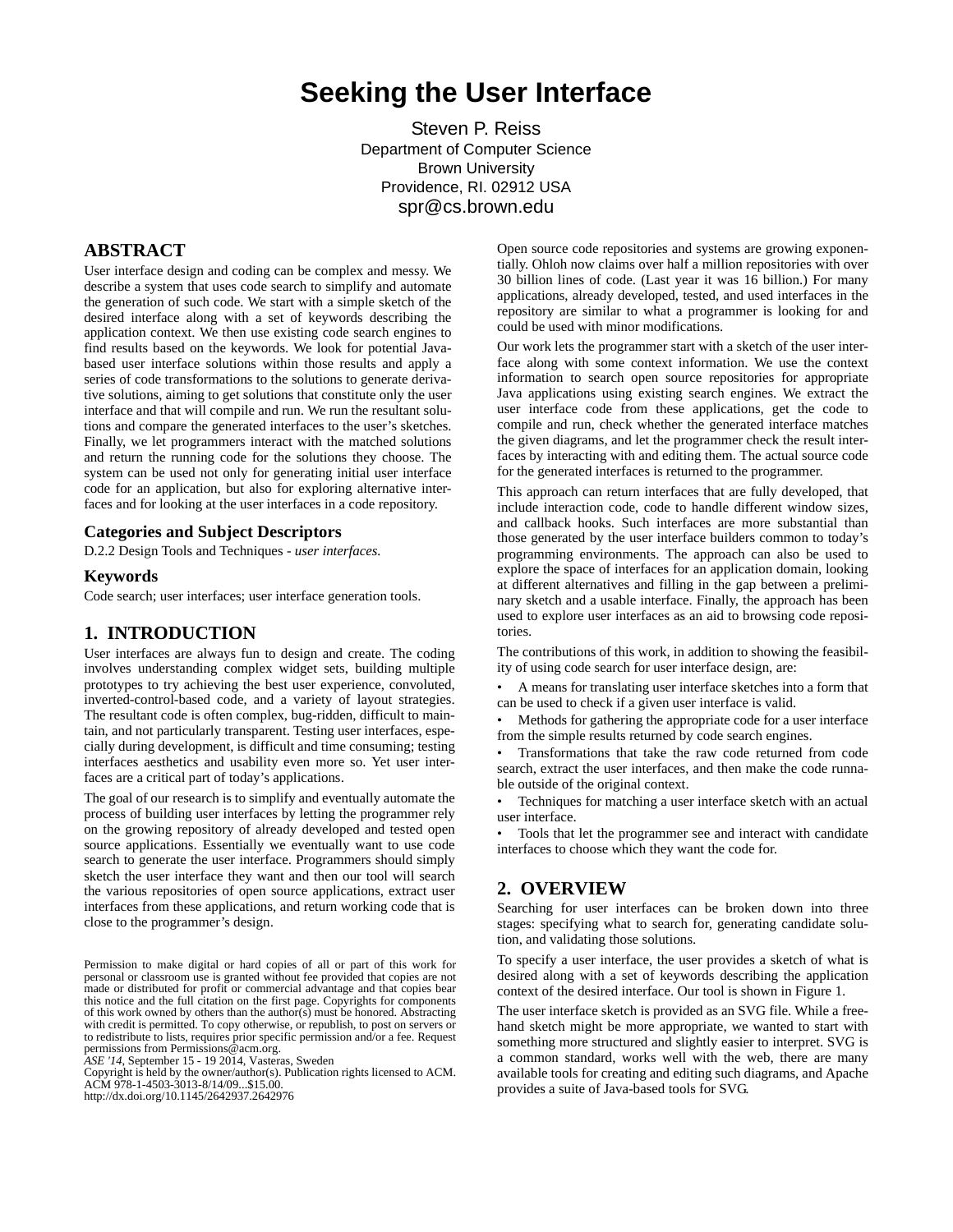| User Interface Search<br>Keywords: : name email phone jlist<br><b>FILE</b><br>Search Scope: :<br>$\blacktriangledown$<br>ОНГОН<br>Search From:<br>۰<br>Image File: : /home/spr/s6test08.svg<br><b>Browse</b>               | 国 |  |  |  |  |  |  |  |  |  |  |
|----------------------------------------------------------------------------------------------------------------------------------------------------------------------------------------------------------------------------|---|--|--|--|--|--|--|--|--|--|--|
|                                                                                                                                                                                                                            |   |  |  |  |  |  |  |  |  |  |  |
|                                                                                                                                                                                                                            |   |  |  |  |  |  |  |  |  |  |  |
|                                                                                                                                                                                                                            |   |  |  |  |  |  |  |  |  |  |  |
|                                                                                                                                                                                                                            |   |  |  |  |  |  |  |  |  |  |  |
|                                                                                                                                                                                                                            |   |  |  |  |  |  |  |  |  |  |  |
| My Address Book<br>Sarah<br>Contact Details<br>James<br>Phil<br>Ą<br>Alexander<br>Name<br>lames<br>Rob<br>E-mail<br>james@email.com<br>Phone<br>01234 567890<br>Create a New Contact<br><b>SEARCH</b><br><b>Edit Image</b> |   |  |  |  |  |  |  |  |  |  |  |

**Figure 1. The user interface for specifying what to search for. The specification includes keywords and an SVG-based sketch. Search options include which code search engine to use and the scope of the search.**

<COMPONENT HEIGHT='416.7938537597656' ID='U\_70' TYPES='java.awt.Container' WIDTH='574 X='27' Y='1''> <COMPONENT DATA='My Address Book' HEIGHT='51' ID='U\_51' LEFT='U\_70' TOP='U\_70' TYPES='javax.swing.JLabel' WIDTH='386' X='27' Y='15' /><br><COMPONENT DATA='E-mail' HEIGHT='10' ID='U\_64' TYPES='javax.swing.JLabel' WiDTH='41' X <COMPONENT HEIGHT='32 ID='U\_62' RIGHT='U\_70' TYPES='javax.swing.JTextField' WIDTH='207' X='393' Y='166' /><br><COMPONENT HEIGHT='291' ID='U\_52' LEFT='U\_70' TYPES='javax.swing.JList,javax.swing.JTextArea,javax.swing.JEditorPan Y='97' /> <COMPONENT DATA='Name' HEIGHT='10' ID='U\_61' TYPES='javax.swing.JLabel' WIDTH='39' X='337' Y='178' /><br><COMPONENT HEIGHT='33' ID='U\_67' RIGHT='U\_70' TYPES='javax.swing.JTextField' WIDTH='207' X='392' Y='283' /><br><COMPONENT – TYPES='javax.swing.JButton,javax.swing.JMenuItem' WIDTH='250' X='32' Y='403' /><br><СОМРОNENT DATA='Phone' HEIGHT='11' ID='U\_69' TYPES='javax.swing.JLabel' WIDTH='41' X='333' Y='292' /><br><СОМРОNENT HEIGHT='33 ID='U\_65' RIG </COMPONENT> **Figure 2. Hierarchical component specification generated from the diagram shown in Figure 1. Each component includes a position and size.** 

When the user completes the specification and hits the search button, we build a Java code search request for a modified version of our  $S^6$  search engine [36]. To do this we transform the user's sketch into a *hierarchical component description*. This description includes the components that should be in the user interface and the relationships among those components. Components can be nested. For each component, the description includes a set of Java Swing/AWT widget types that can be used to implement this particular component. The component description from the example shown in Figure 1 is shown in Figure 2.

Next,  $S<sup>6</sup>$  uses the keywords to find candidate solutions from an existing code search engine such as Ohloh, Krugle, or Github.  $S^6$ next looks for candidate user interfaces. A candidate solution can be a class that implements a Swing/AWT component or a nonprivate method that returns such a component. Next  $S<sup>6</sup>$  applies transformations to each solution in an attempt to create code that is compilable, runnable, and only contains the user interface. The result of each transformation is a new solution that can also be transformed. The end result of these transformations is a set of candidate user interfaces that might meet the user's criteria.

We validate these solutions in several ways. First, we ensure the code compiles and runs. Second, the user interface generated by the code needs to match the hierarchical component specification. Third, the interface needs to look and act correctly.

For the first two of these,  $S^6$  compiles and runs the code, and then matches the user interface generated in the run against the component specification. The various constraints and values included in the specification are used to generate a matching score which is used to rank the solutions.

The task of seeing whether the user interface is appropriate and what the programmer was thinking of is left to the programmer. Our tool presents the candidate solutions to the user first by showing images of the interface as seen in Figure 3. The user can accept or reject the solutions directly, based on their image. Alternatively, if a solution is clicked on, then the system will run the user interface along with a viewer that lets the user investigate the widget hierarchy and the various events generated by interaction.

Once the user has selected a set of acceptable solutions, they hit the "Show the Code" button to get a display of the resultant code. This is shown in Figure 4.

In the next section we describe  $S^6$  and other related work. Section 4. describes how we generate the hierarchical component description from the SVG diagram. Section 5. describes the various transformations and other extensions to  $S^6$  that are needed for handling user interfaces. Section 6. describes the matching algorithm along with the tools and techniques for presenting the solution to the user. Section 7. describes our experiences to date and offers an evaluation of the work. Section 8. then concludes by describing our on-going work.

### **3. RELATED WORK**

Creating graphical user interfaces has been a difficult problem since the 1980's when such interfaces starting to become common.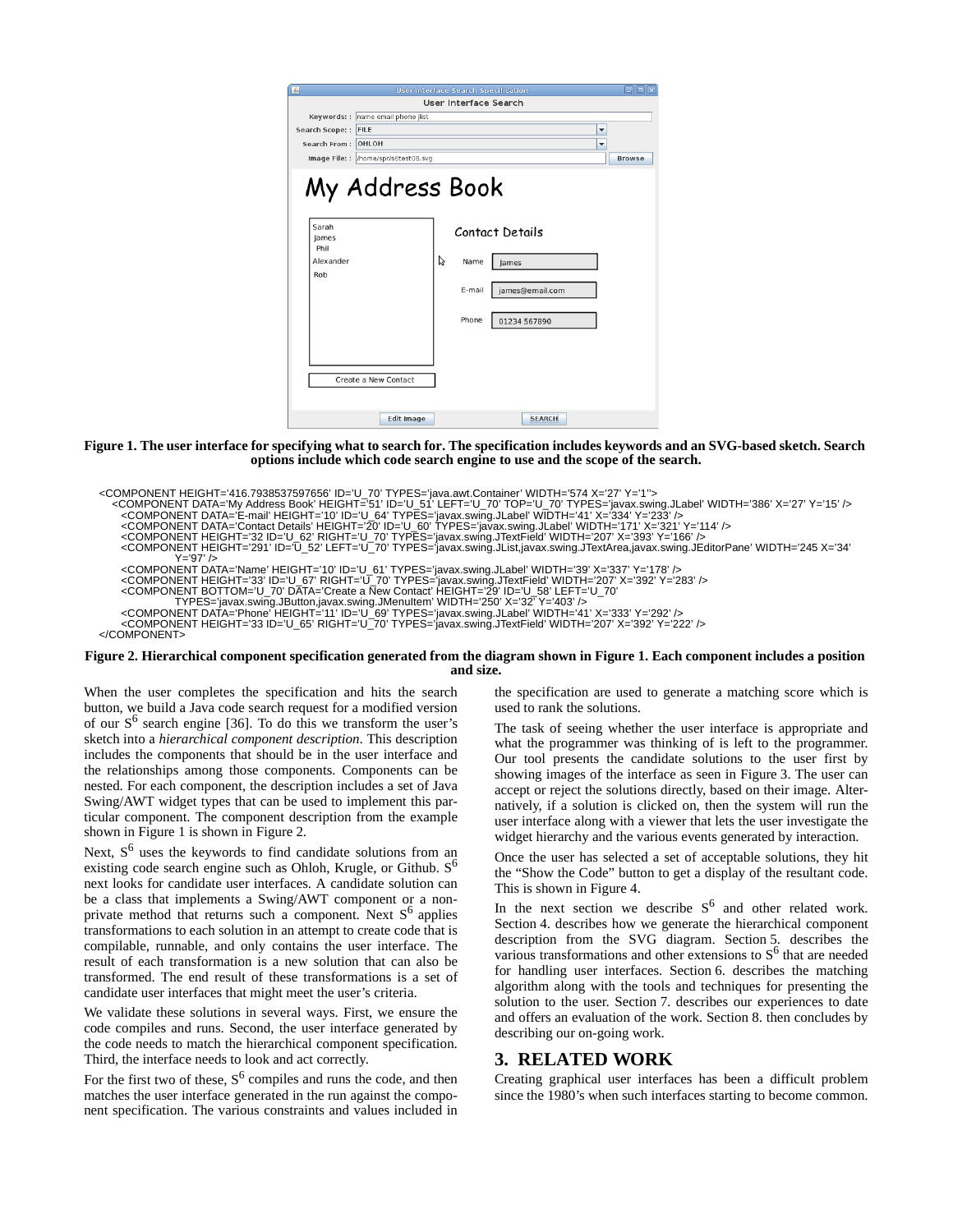| <b>User Interface Search Results</b><br>m<br>- 11<br><b>User Interface Search Results</b>                                                                                                                                  |                                                                                                                                                                                                                            |                                                                                                                                                                                                                          |  |  |  |  |  |  |  |
|----------------------------------------------------------------------------------------------------------------------------------------------------------------------------------------------------------------------------|----------------------------------------------------------------------------------------------------------------------------------------------------------------------------------------------------------------------------|--------------------------------------------------------------------------------------------------------------------------------------------------------------------------------------------------------------------------|--|--|--|--|--|--|--|
| Opdatering at medlem<br>MedlemsID:<br>Navn<br>Adresse<br>Postnr/By<br>$\frac{1}{2}$<br>Email<br>Telefonni<br>Slet medlem<br>Annuller                                                                                       | Volk.<br>Tiret Hemed<br>Second Hemed<br>Teird Flemed<br>Fourth Flement<br>ternanni<br>kfternamm<br>E-mail:<br>Telefa<br>Adminsta<br>Uppda<br>$-$ taching<br>nytt k<br><b>ПІВАКА</b>                                        | Opdatering at medlem<br>MedlemsID:<br>Navn<br>Adresse<br>Postnr/By<br>Tr.<br>Email<br>Telefonni<br>Slat medlem<br>Annuller                                                                                               |  |  |  |  |  |  |  |
| <b>ACCEPT</b><br><b>REJECT</b>                                                                                                                                                                                             | <b>ACCEPT</b><br><b>REJECT</b>                                                                                                                                                                                             | <b>REJECT</b><br><b>ACCEPT</b>                                                                                                                                                                                           |  |  |  |  |  |  |  |
| Opdatering at medlem<br>MedlemsID:<br>Navn<br>Adresse<br>Postnr/By<br>$\mathcal{U}$<br>Email<br>Teleform<br>Slet medlem<br>Annuller                                                                                        | Opdatering at medlem<br>MedlemsID:<br><b>First Element</b><br><b>Second Element</b><br>Third Element<br>I ourth I lement<br>Navn<br>Adresse<br>Postnr/By<br>$\mathcal{L}$<br>Email<br>Telefonni<br>Slet medlem<br>Annuller | Opdatering at medlem<br>MedlemsID:<br><b>First Element</b><br><b>Second Element</b><br>third Element<br><b>Lourth Llement</b><br>Navn<br>Adresse<br>Postnr/By<br>$\vert$<br>Email<br>Teleform<br>Slet medlem<br>Annuller |  |  |  |  |  |  |  |
| <b>REJECT</b><br><b>ACCEPT</b><br>Opdatering at medlem<br>MedlemsID:<br><b>First Element</b><br>Second Element<br>I hird Element<br>I ourth I lement<br>Navn<br>Adresse<br>Postnr/By<br>$\mathcal{L}$<br>Email<br>Teleform | <b>ACCEPT</b><br><b>REJECT</b><br>$\frac{1}{2}$<br>$\begin{bmatrix} \mathbf{r}_{1},\mathbf{u}_{1},\ldots,\mathbf{u}_{n} \\ \mathbf{u}_{k}\mathbf{r}_{k},\ldots,\mathbf{u}_{n} \end{bmatrix}$ sektor vert                   | <b>REJECT</b><br><b>ACCEPT</b><br>Opdatering at mediem<br>Medlems(D)<br>Nam<br>Adresse<br>PastnrBy<br>17<br>Louis 1<br>Telefonne<br>Presendae<br>Kedeved<br>$\Box$ Fifthe $\Box$ Triber                                  |  |  |  |  |  |  |  |
| Slet medlem<br>Annuller<br><b>REJECT</b><br><b>ACCEPT</b>                                                                                                                                                                  | <b>REJECT</b><br><b>ACCEPT</b>                                                                                                                                                                                             | Opdater Annaller<br><b>REJECT</b><br><b>ACCEPT</b>                                                                                                                                                                       |  |  |  |  |  |  |  |
| Opdatering at medlem<br>Hedlemap:                                                                                                                                                                                          | Opdatering of medlem<br>Mediemstb:<br><b>First Financhi</b><br>Ш<br><b>Get The Code</b>                                                                                                                                    | Opdatering at mediem<br>Medlemsto:<br>$  \cdot  $                                                                                                                                                                        |  |  |  |  |  |  |  |

**Figure 3. The resultant display showing potential solutions for the address book sketch of Figure 1. Each solution can be accepted or rejected by the user. Moreover, the user can experiment with the solution by clicking on it.** 

|                                                        | <b>User Interface Code Results</b>                                                            |   |  |  |  |  |  |  |
|--------------------------------------------------------|-----------------------------------------------------------------------------------------------|---|--|--|--|--|--|--|
| User Interface Code Results                            |                                                                                               |   |  |  |  |  |  |  |
| -/file?fid-uUsKqx OZLuuWAejp GGZ-xZysU&cid-IN-QkYhN3-Y |                                                                                               |   |  |  |  |  |  |  |
| ۰<br>1 package spr.sampler.uitest;                     |                                                                                               |   |  |  |  |  |  |  |
|                                                        | 2 innort con.abbh.code.Contact:                                                               |   |  |  |  |  |  |  |
|                                                        | 3 import com. abbh. code. ContactManager:                                                     |   |  |  |  |  |  |  |
|                                                        | 4 inport com. abbh. code. ContactManagerInpl:                                                 |   |  |  |  |  |  |  |
| s                                                      | inport con.abbh.code.Name:                                                                    |   |  |  |  |  |  |  |
|                                                        | 6 / 10                                                                                        |   |  |  |  |  |  |  |
| 7                                                      | * <i>Pauthor</i> abbb                                                                         |   |  |  |  |  |  |  |
| 8                                                      | $\bullet$                                                                                     |   |  |  |  |  |  |  |
| ۰                                                      | public class ContactHanagerWindow extends javax.swing.JFrame {                                |   |  |  |  |  |  |  |
| 10                                                     | $7 + 4$                                                                                       |   |  |  |  |  |  |  |
| 11                                                     | * Creates new form ContactManagerWindow                                                       |   |  |  |  |  |  |  |
| 12                                                     | $\cdot$                                                                                       |   |  |  |  |  |  |  |
| 13.                                                    | public ContactManagerWindow() {                                                               |   |  |  |  |  |  |  |
| 14<br>15                                               | initComponents () ;                                                                           |   |  |  |  |  |  |  |
| 16                                                     | з.<br>188                                                                                     |   |  |  |  |  |  |  |
| 17                                                     | * This method is called from within the constructor to                                        |   |  |  |  |  |  |  |
| 18                                                     | * initialize the form.                                                                        |   |  |  |  |  |  |  |
| s es                                                   | constanting the store as                                                                      |   |  |  |  |  |  |  |
|                                                        | $\blacktriangleleft$<br>- 11                                                                  | ¥ |  |  |  |  |  |  |
|                                                        |                                                                                               |   |  |  |  |  |  |  |
|                                                        | /file?fid=PYB7Gdsbco9QiuyN3s6UmEj-yJq&cid=Eu5mt1hFnw8                                         |   |  |  |  |  |  |  |
|                                                        | 1 package spr.sampler.uitest;                                                                 | ۸ |  |  |  |  |  |  |
|                                                        | 2 innort java.awt.*;                                                                          |   |  |  |  |  |  |  |
|                                                        | 3 innort java.awt.event.":                                                                    |   |  |  |  |  |  |  |
|                                                        | 4 import javax.swing.";                                                                       |   |  |  |  |  |  |  |
|                                                        | 5 innort con.ezsoft.ezpersistence.*;                                                          |   |  |  |  |  |  |  |
|                                                        | 6 inport java.util.Vector:                                                                    |   |  |  |  |  |  |  |
|                                                        | $7.7 +$                                                                                       |   |  |  |  |  |  |  |
|                                                        |                                                                                               |   |  |  |  |  |  |  |
| 8                                                      | * <p>Title: Persistence</p>                                                                   |   |  |  |  |  |  |  |
| ۰                                                      | * <p>Description: </p>                                                                        |   |  |  |  |  |  |  |
| 10                                                     | * <p>Copyright: Copyright (c) 2001</p>                                                        |   |  |  |  |  |  |  |
| 11                                                     | * <p>Company: http://www.ez-softinc.com</p>                                                   |   |  |  |  |  |  |  |
| $12^{12}$                                              | * Pauthor Michael Lee                                                                         |   |  |  |  |  |  |  |
| 13                                                     | * Aversion 0.9                                                                                |   |  |  |  |  |  |  |
| 14                                                     | $\bullet$                                                                                     |   |  |  |  |  |  |  |
|                                                        | 15 public class EmployeeGuiFrame extends JFrame {                                             |   |  |  |  |  |  |  |
| 16                                                     | JPanel contentPane:                                                                           |   |  |  |  |  |  |  |
| 17                                                     | BorderLavout borderLavoutAll=new BorderLavout();                                              |   |  |  |  |  |  |  |
| 18.<br>19                                              | private JSplitPane mainSplitPanel=new JSplitPane();<br>private JPanel dataPanel-new JPanel(); |   |  |  |  |  |  |  |

#### **Figure 4. Final display showing the code for the user interfaces the user accepted.**

While most interfaces then and now are still hand-coded, there have been a wide variety of tools developed to assist and even attempt to automate the process. A good summary of the state of the art in 2000 is provided by [29].

# **3.1 User Interface Generation**

Modern development environments such as NetBeans, Visual Studio, and Eclipse support user interface generation. They let the developer drag and drop widgets into containers and to set the various properties of the widgets. Once a user interface is designed, the basic code for the interface can be generated. The programmer can modify this code to interact correctly with other portions of the application. These tools provide some simplification of the process, but are not ideal in that a) they don't handle interaction, data validation, or other interface dynamics; b) they often use absolute positions and it is complex to generate easily resizable interfaces; c) they don't handle dynamically generated interfaces where the interface depends on external files or the state of the application; d) the code that is generated may not be in a style or form the programmer desires; and e) once the code is modified it becomes difficult to use the support to update or change the user interface. The latter is a problem because user interface design often involves the rapid iterative design, exploration and comparison of different interface implementations [16].

There are some tools that attempt to generate user interfaces without actually writing code. Some of these involve using nonprocedural specifications such as Mozilla's XUL [12]. Others involve developing various models representing the underlying data and the presentation and then generating the interface from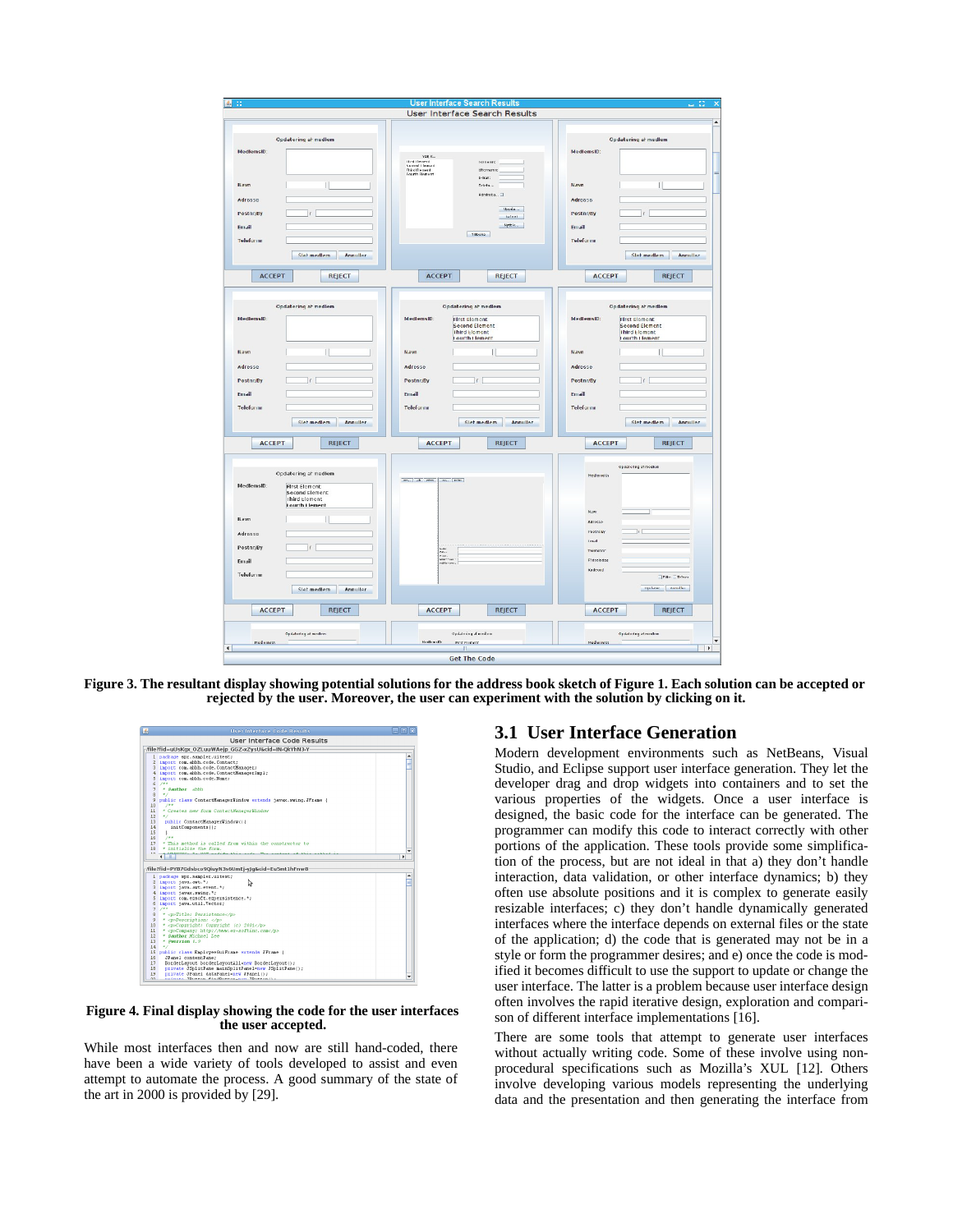these models [27,33,41]. The model driven tools have been more successful when applied to specialized environments [14,30]. There has also been work on automatically adapting user interfaces based on device or user constraints [11,31].

# **3.2 Basic Code Search**

Code search technology has been developed mainly as an extension to the very effective uses of web search in general. A variety of code search tools have been developed by researchers to help the programmer find the particular code they might be interested in out of the large available body of code [1-6,8,10,15,17- 22,24,25,28,32,39,40,42-48]. This is in addition to commercial tools such as Ohloh (code.ohloh.net, formerly Koders at koders.com), Krugel (krugel.com), Github (www.github.com) and the now-defunct Google code search.

While code search shows much promise, it has not caught on extensively. To some extent, this is because the various code search engines are not particularly effective. However, even with an effective search, the programmer still has to do a significant amount of work in order to use the result. This includes checking whether the code actually does what is desired, adapting the code to their particular project, possibly debugging the code, and converting the code to their style and formatting standards.

# **3.3 Semantic Search with S<sup>6</sup>**

Our prior work on code search is the semantic code search engine  $S^6$ .  $\dot{S}^6$  attempts to address several of the problems with current code search technology by effectively automating the multiple tasks the programmer has to do manually in order to use the output of a code search tool [36,37].

S<sup>6</sup> can be used to search for either Java classes or methods. It provides a web-based interface that asks the user to first provide a description of what is wanted in terms of keywords and the semantics of the target code. The latter includes the signature for the target class or method, one or more test cases, and optionally contracts (preconditions and postconditions) and security specifications (e.g. the returned code should not do any file I/O).

Once this data is entered,  $S^6$  processes the request. It first uses the keywords with an existing code search engine (Ohloh, Krugle, Github, GrepCode, or Sourcerer [2]) to get a starting set. It generally takes the first 100-200 files from the search results to build an initial set of solutions. The next step is to apply transformations to each solution to generate new solutions. This is done repeatedly until no more transformations are applicable and no new solutions are generated. These transformations include relatively simply ones such as change the name of the method to match the name in the specified signature or reordering the parameters; moderately complex ones such as replacing a parameter with an appropriate assignment; and complex ones such as extracting functionality from a method by finding a top-level statement computing a value of the return type, doing a backward slice of the code until the only free variables are of the parameter types, and then extracting the resultant code into its own function.

The system next takes all the resultant candidate solutions and does a dependency check. This check adds other code fragments such as field declarations and auxiliary methods from the initial file that might be needed to make the candidate compile. It removes candidate solutions with unmet dependencies that will not compile. For each passing candidate the system generates a test program that tests that candidate against the user's original test cases, contracts, and security constraints. This test program is compiled and run using Apache Ant and JUnit. The system does an additional pass looking at the output from the tests, and will try additional transformations as appropriate, for example, transformations that handle off-by-one or uppercase/lowercase errors.

Finally, the system takes the candidate solutions that pass all the test cases and passes the resultant code back to the user. It gives the user the option of different formatting styles [35] and different orderings for the results (e.g. fastest to slowest, smallest to largest, least to most complex). It also provides license information for each of the fragments. The user can then take the result, cut and paste it into their program and use it with the confidence it actually compiles and passes their test cases.

 $S<sup>6</sup>$  provides a general framework for using code search for different purposes. It starts with keywords to identify a set of initial candidate files. Next, it uses a set of transformations that convert these candidate files into initial candidate solutions. Next it transforms the candidate solutions so that they are likely to compile and run. These transformations are limited by applying an intermediate check as to whether the solution is feasible or not. Finally, it needs to compile and validate the resultant solutions. Our search tool implements and specializes this framework for user interfaces.

# **3.4 Other Search Tools**

Other code search tools use test cases rather than keywords and are closer to the approach taken by  $S^6$ . A recent test-driven approach is CodeGenie [22]. More recent code search work on test cases includes [23]. Test cases and semantics have also been used in a similar fashion for finding web services [9,34].

Most current research code search tools are based on information retrieval techniques. Early work here demonstrated that keywords from comments and variable names were often sufficient for finding reusable routines [10,25]. Later work here did query refinement either directly [43], by looking at what the programmer was doing [48,49], using an appropriate ontology [47], using learning techniques [8], using natural language [7], or using collaborative feedback [46]. Recent approaches, such as Assieme [18], Sorcerer [2], Codifier [3], Exemplar [13] and Portfolio [26] incorporate program structure and semantics as a search basis.

# **4. SPECIFYING USER INTERFACES**

Our goals in specifying a user interface for code search were threefold. First, we needed to provide an appropriate starting point for the search process. Second, we wanted to use a natural metaphor, starting with sketches as designers typically do. Third, we wanted to be able to check the result against the specification so we could test if a generated search solution was appropriate.

There are two aspects to identifying a starting point for the search. The first is the set of keywords that will be used in conjunction with an existing code search engine to find initial files. The second specifies if the solution should be within a single file, within a single package, or spanning multiple packages.

User interfaces can be implemented in a variety of ways. Simple interfaces and interfaces developed using user interface builders are often implemented within a single file. More complex interfaces, where the user creates custom components, uses custom models for tables or lists, or implements complex internal functionality, are often implemented in multiple classes within a single package. Applications that have multiple user interfaces may use a common user interface package for support code while implementing the actual interface in a separate package within the system.

In order to accommodate these different user interface implementation styles, we support initial solutions that are either file-based, package-based, or system-based. For package based solutions we start with the initial file returned from the code search engine, search for other classes in the same package, and merge the results into a single virtual file for further processing. This merger yields a single Java file containing multiple classes that would typically not compile directly. However, we retain enough information to sepa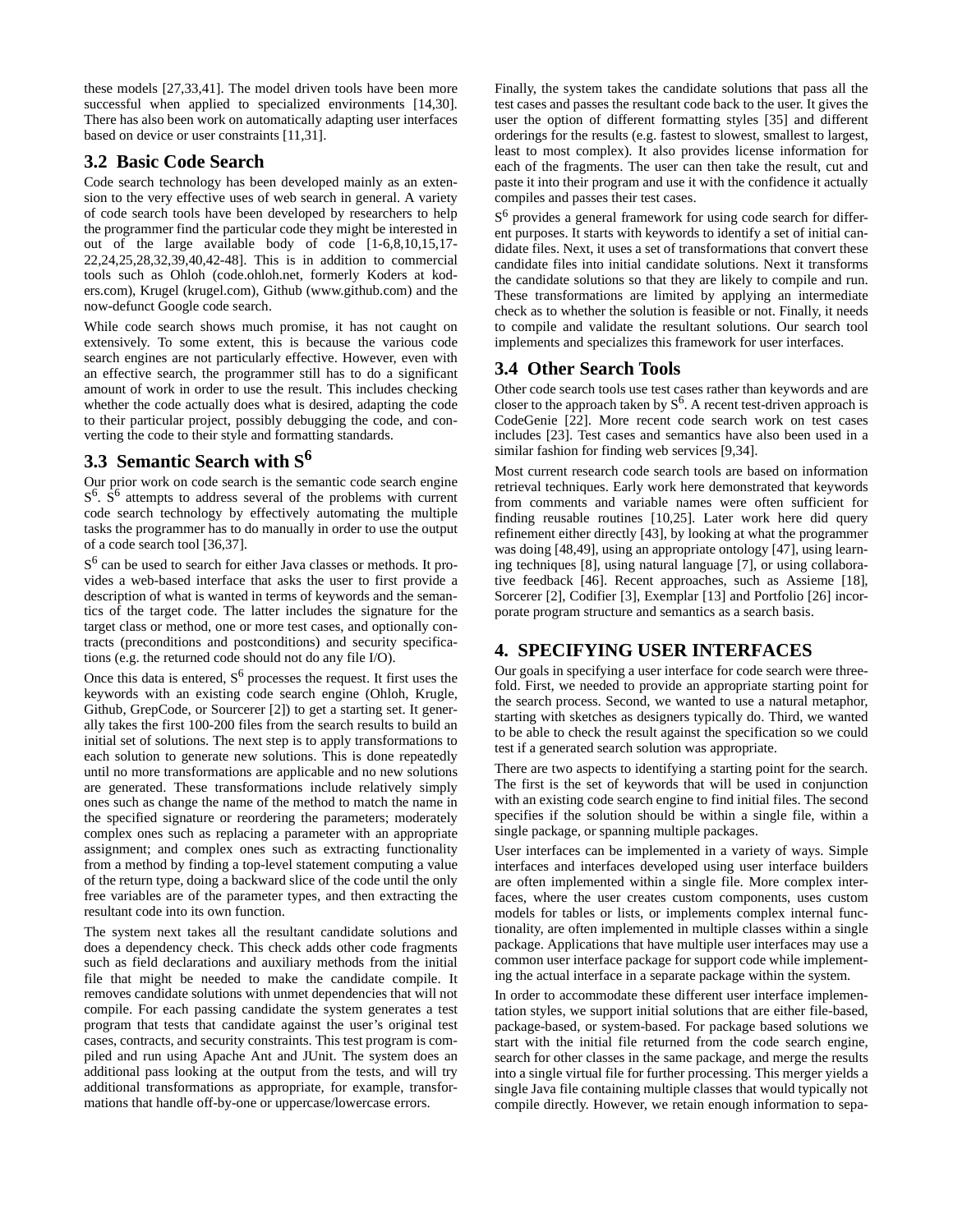rate this into multiple files when we need to compile it. The merger also takes into account the different imports for the different files, yielding a common set of imports by replacing simple names with qualified names where necessary.

In the case where the user interface might span packages, we start with the initial file, add the other files for the package as above, and then use the import clauses and qualified names in the result to identify packages that share a common prefix with the original one. All the classes in these packages are merged with the original file as well and the process is repeated until no new packages are identified. The merging here moves all the files to a single package, updating names and import statements accordingly.

The remainder of the specification is a sketch of the desired interface. While we would ideally allow free-form input, this seemed overly complex for an initial system. Instead we assume that the user creates the sketch using an SVG editor. SVG is web-friendly, matching the current  $S^6$  web interface. Moreover, there are several tools available for creating and editing SVG files such as Inkscape and the web-based svg-edit. The edit image button on the bottom of the interface will bring up an appropriate editor, either Inkscape if it is installed on the system or GLIPS Graffiti. Finally, the search button at the bottom right of the interface starts the whole user interface search process.

The SVG-based user interface sketch addresses our second criteria, letting the user start with a sketch. To make this usable by  $S^6$  we analyze the sketch and translate it into a hierarchical component description in stages.

The first stage finds potential components. We use Apache's Batik package to map the SVG diagram into drawable components, either shapes (rectangles, rounded rectangles, ellipses or general paths) or text. We further characterize shapes as either boxes, input regions, lines, symbols, icons, rounded regions, or text. Input regions are boxes that are either lightly filled or that have a thicker than normal border. Lines are either lines or are boxes that have essentially one dimension. Symbols are shapes that are small and can represent either a simple button (e.g. a radio button), an icon, or an arrow (for a scroll bar). Icons are larger two dimensional symbols and can represent larger icons or general drawings. Squiggly paths that are long and narrow are taken to represent potential text. Text regions are further characterized as containing single or multiple lines.

The next stage creates a hierarchy of the candidate components. This is done by looking at the bounding boxes of each component and seeing what other components are nested inside. Here we use an approximation to actual nesting to accommodate minor errors in the sketch. For example, if a string happens to lie mostly inside a rectangle, but extends outside slightly, we consider the string to be nested. Once we determine all nestings, we build a hierarchy by finding the innermost nesting for each component. Finally, if there is no unique top-level component, we create one.

The next stage attempts to merge logical groups of components and to characterize the components so that we can assign potential widget types for checking. This is done with a series of handcoded checks that assign properties to the components and clean up the hierarchy. The actual checks done here include:

Looking for components containing only text subcomponents. This characterizes components as buttons if the text is a simple string and is generally centered or if the enclosing region is circular; or as single line or multiple line text (input) regions otherwise. If text is present we check for asterisks to indicate a password or hidden field and for only numbers to indicate a numeric field. Where components are further characterized, the text subcomponents are removed from the result hierarchy.

• Looking for combo boxes (buttons with a choice of options). These are text boxes with a symbol on the right. If one is found, the symbol and text are removed.

Looking for toggle buttons such as radio buttons and check boxes. These are buttons or text components with an adjacent symbol. Where these are found, a new component is created spanning both the original components which are removed.

• Looking for menu and tool bars. These are long, narrow regions containing a one or more symbols, buttons or text strings.

• Looking for tables, trees and lists. Tables are characterized as boxes containing both vertical and horizontal lines and possible text elements. Lists can contain horizontal lines or multiple text items. Trees can contain vertical lines and have text areas that are properly offset. Any internal subcomponents are removed.

• Looking for scroll bars. These are either long or narrow regions that contain symbols at the top and bottom and possibly a box or symbols in the middle. Any internal symbols and boxes are removed if a scroll bar is identified.

• Looking for spinners. These are numeric fields with one or two symbols immediately to the right.

Looking for sliders. We look for a long narrow component with additional symbols on top of it and with potential text immediately above or below. If a slider is identified, all the internal components are replaced with a single slider component.

Looking for drawing areas. These are characterized as a component containing multiple symbols and shapes but no buttons.

The checks here are designed to be forgiving in order to accommodate minor errors in the original sketch. This comes first from the fact that the hierarchy determination is not strict. Moreover, the checks for aspect ratio accept an overly broad range of values; checks for horizontal and vertical lines allow ease; and extra marks or boxes that are small or seem irrelevant are ignored.

The fourth stage of component processing takes the resultant set of components and computes a set of relative positional constraints that can be used for checking. Each component can identify another component that is immediately above it, one that is immediately below, one to the left, and one to the right. Nested components can also be assigned a position relative to their parent, for example, a component that is at the top of its parent has the parent identified as the component immediately above it.

The final stage assigns potential widget types to each component. This uses the properties set by the above drawing analysis to create a list of candidate AWT/Swing widgets for each component. This is the only part of the specification stage that is dependent on the user interface being generated for Java AWT/Swing.

The resultant component hierarchy for the input shown in Figure 1 is shown in Figure 2. The box on the left is identified as either a *JList*, *JTextArea* or *JEditorPane*; the three boxes on the right are identified as *JTextField*s, and the box at the bottom as a *JButton* or *JMenuItem*. The remaining elements are either JLabels or the outermost Container.

Our user interface for specifying what to search for can be seen in Figure 1. The top three boxes define the starting point for search. The top box contains the keywords; the second box identifies the type of search; the third box selects the search engine to be used. The sketch, selected from a file, is displayed below.

### **5. GENERATING SOLUTIONS**

To do the actual work of searching for a user interface, we substantially modified the  $S<sup>6</sup>$  search engine. The modifications generally fall into three categories. The first is handling packages and systems rather than individual functions or classes. These were described in the previous section. The second involves restricting the code to that relevant to the user interface by eliminating unnec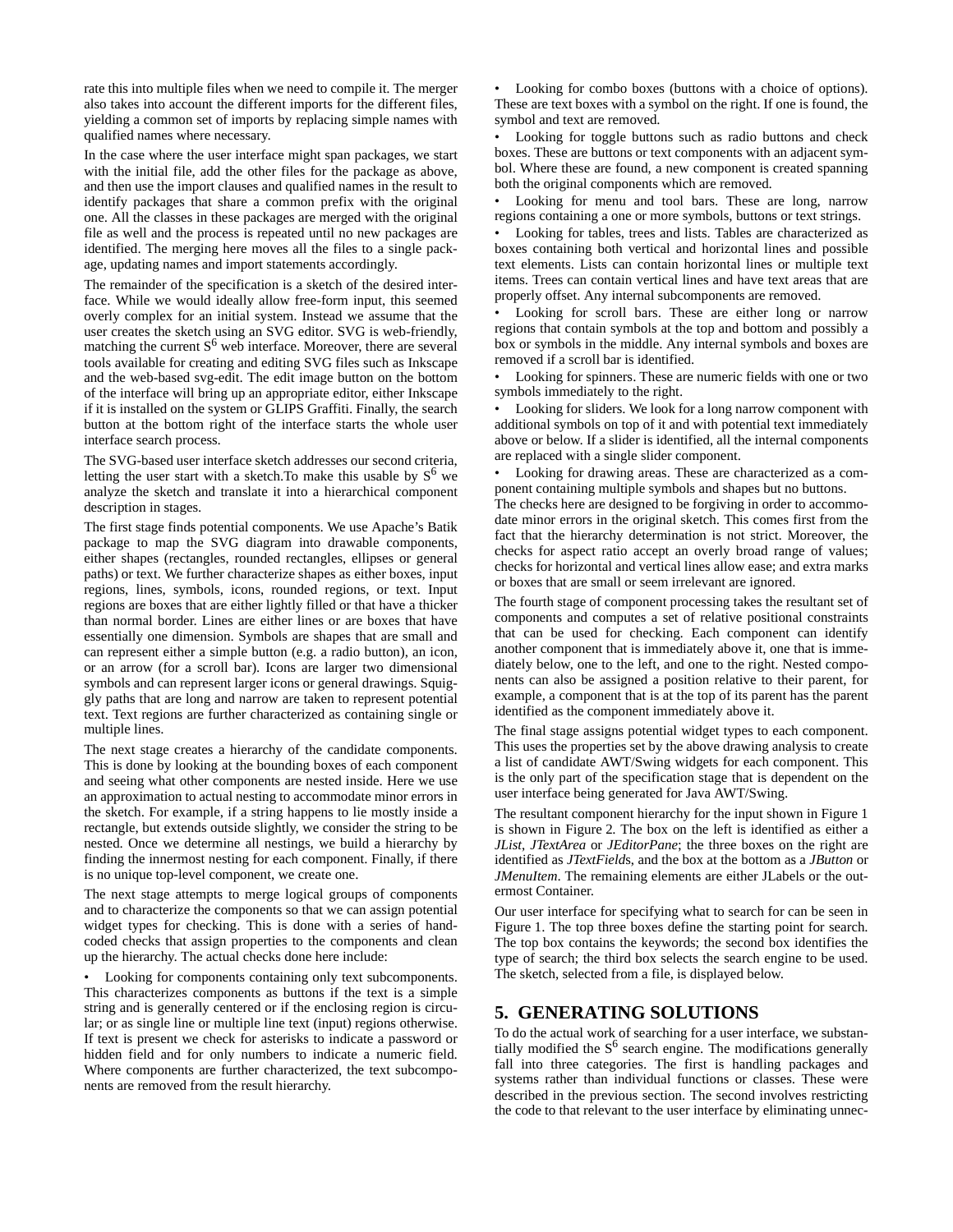essary elements. The third involves getting the resultant code to compile and run, effectively duplicating what a programmer might do when extracting the interface from the code.

 $S<sup>6</sup>$  for user interface search starts with the code generated from either files, packages, or multiple packages based on the initial code search. Each of these code files (with the latter ones being considered single files after all the code has been merged), is considered a candidate solution.

The next step is to identify potential user interfaces in each solution and generate separate solutions for each. This is done using  $S^6$ code transforms. We first convert the package name to a standard one for the user interface. Next we find all candidate interfaces. These are non-private constructors for any class that extends *java.awt.Container* and any non-private methods of a class that return an object that extends *Container*. For each such candidate, we create a new solution by creating a new class with a standard name that either calls the appropriate constructor or first builds the class and then calls the identified method. Where there are multiple possible constructors, we generate separate solutions for each, using logical default values for any parameters. Similarly, if the identified methods take parameters, we will generate separate solutions using different default values for those parameters.

Each potential user interface solution is restricted by a transformation that eliminates any code that cannot be reached from the class added for the solution. The result of this is a set of candidate solutions that implement a potentially relevant user interface and that are restricted to the code needed for that interface.

The next step uses existing  $S<sup>6</sup>$  transforms along with Swing-specific transforms to take these solutions and build new solutions that have a greater possibility of compiling and meeting the user's needs. The transformations that we have added for handling multiple classes, user interfaces and Swing include:

Removing any code that references undefined types or variables. If the code can't be directly removed (for example a return statement at the end of a method), the undefined value is replaced with a default value, with both null or 0 and a non-null or positive value being tried. This transformation also removes empty statements and private methods that have no remaining statements.

• Finding variables that are used before they are assigned to and adding initial assignments to their declaration. Such instances often arise because the assignment was previously removed.

• Cleaning up the class structure. This includes making inner classes be standalone classes, adding additional fields and changing the constructor; removing unneeded implements clauses; and merging a subclass with its superclass to form a standalone class.

• Mapping calls that use the *ResourceBundle* interface to use our own version that returns reasonable default values for each call. Also, handle calls to *Properties.load* appropriately. This handles many of the cases where the code has been internationalized.

• Repairing calls to AWT/Swing methods that have undefined or unusable parameters. This includes calls that set the text for various types of text widgets and calls that reference external files, for example calls that construct images and icons. The transform will replace any undefined string parameter with a unique string, will replace integer and Boolean parameters with a logical value, will replace color parameters with a valid color, and will replace images and icons with a known image or icon. Other parameters are replaced with either null or with a new instance of an object of the appropriate type. These transformations attempt to maintain the original interface in the face of computed or external values.

• Replacing anonymous classes that inherit from or implement a Swing or AWT interface that have undefined symbols in them with versions that will compile.

Replace list, tree, and table models offered by the user with simple internal models. Many of the compilation and run time problems we encountered in attempting to use external solutions arose because the code attempted to use incomplete or unavailable models since the models themselves are integrated with the application and not the user interface, might not be present in the selected files, or might need to be generated from other sources such as a database or external file.

Removing or replacing code that would cause the user interface to hang or become untestable. For example, if the application attempts to run a modal dialog, our test code will never have access to the result and the test will fail because it took too long.

To keep the number of solutions reasonable, the system applies a filter that eliminates solutions that cannot be transformed to match. In the case of user interfaces, it checks to see if the code has a reference to one of each of the sets of types needed by each of the user-specified components. This reference can either be direct or indirect (i.e. might be to a subclass rather than the class itself). If there is some user component that cannot possibly be implemented by the solution, the solution is discarded. The check ignores labels since these are not critical to the resultant interface.

The number of candidate solutions can vary considerably, but generally doesn't become excessive. For example, the search involved with Figure 1 considered 116 files derived from the Ohloh search engine, generated 236 initial user interface solutions, and found 569 solutions to test out of a total of 4,122 that were generated by the various transformations, and tested the first 500 of those to produce the results shown in Figure 3. The ordering of solutions to determine which to test is a part of  $S^6$  and is a function of the initial rank returned by the search engine, the number of transforms done, and a random value to encourage breadth.

# **6. VALIDATING SOLUTIONS**

The next step involves testing whether the code that was extracted as a potential user interface solution actually matches the user's sketch and meets their needs.

We take a two-step approach here. First, we match the generated user interface against the user's sketch. This match first checks that all the components of the user's sketch appear in the generated interface. If they do, then the match computes a score describing the quality of the match. The second step is to present the interfaces to the programmer, first by showing a screen shot of the interface, and second by actually running the interface and letting the programmer interact with it, explore its widget hierarchy and callbacks, and do some simple editing.

To match the generated user interface against the user's sketch, we run the generated solution and investigate the widget hierarchy that results. The code generated for each potential user interface solution returns a user interface object (instance of *java.awt.Container*) from which we extract the hierarchy using the basic methods of *Container*.

In addition to looking at the hierarchy, we ensure that the display is runnable and supports interaction. This includes putting nonwindow widgets inside a frame and ensuring that dialogs are nonmodal. It also involves determining and setting a reasonable size for the resultant window, checking if the window can be resized and making sure the top level user component is visible.

Both the generated widget hierarchy and the user's hierarchy are trees and we use a modified form of tree matching to compare the two. The comparison is loose in that the generated hierarchy is likely to have many additional components and hierarchy levels. For example, it might be organized as multiple panels to effect a better layout; a widget might be contained in a scrolled region (which adds the scroll pane, the viewport, the scroll bars); or the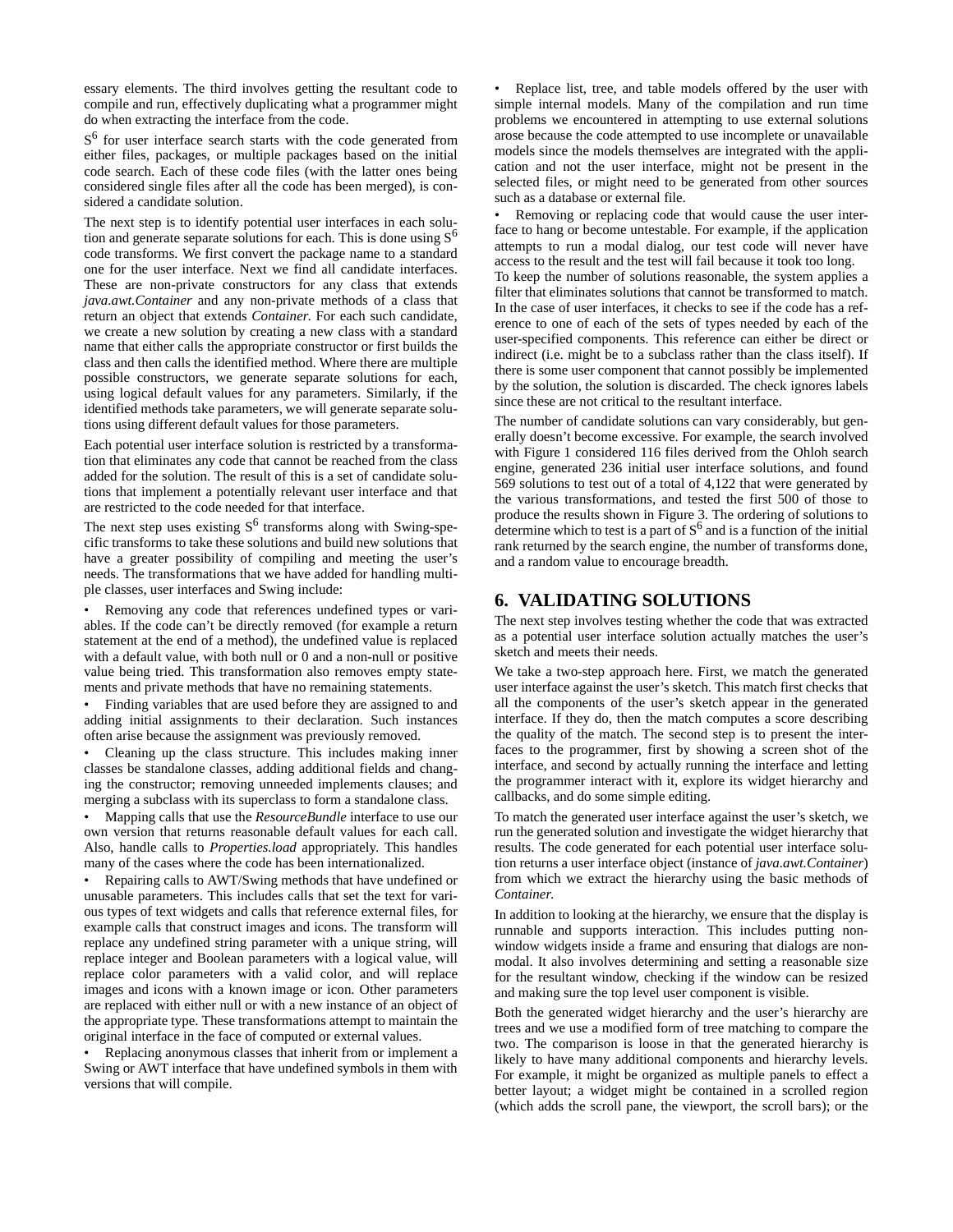top level might be a root pane with all its associated components. In addition, the actual implementation might include additional widgets that the user's sketch didn't account for. For example, in the address book example, there might be additional fields (e.g. telephone or office address) that other implementations included but the user hadn't thought of (and might want). We also allow a little leeway in the match by permitting a small set of original components (one or two, depending on the total number of components), to not be matched explicitly.

The tree matching we do effectively considers all logical assignments of the user specified components to actual widgets in the implementation. Matches need to satisfy four criteria:

Each component has to be matched with a widget. This constraint can be relaxed to allow a small number of non-matched components.

The top-level component needs to match the top-level widget.

The widget matched with the component must be an object of a class that is either one of the types associated with that component (in the last stage of the user interface specification), or must be a subclass of that type. Java reflection is used to check subtypes.

The hierarchy specified by the user's components must be reflected in the widgets. If component A is a child of component B in the specification, then the widget associated with A must be a child, either directly or indirectly, of the widget associated with B. Because there can be an exponential number of matches (consider 20 user labels that can match 20 actual labels), the search is designed to find a reasonable match fast and will stop once oa maximum number of solutions (currently 1000) have been found.

Once a match is found, we compute a heuristic score for that match. For each specified component this score takes into account

Whether the component matched. The score is increased by 200 if so.

• How close the width and height of the component matches that of the widget. For both the width and height, if the actual value is within 100 of the user sketch value, the score is increased by 100 minus the delta.

If text is associated with the component, the editing distance of that text versus any text associated with the wizard. Here we use reflection to call the *getText* method of the widget. The score is increased by a value between 0 and 100 depending on the quality of the match and the length of the text.

If left, right, top, or bottom positional constraints are specified for the component, the distance in the implementation between this widget and the widget associated with the constraint. For each specified relationship, if the actual widgets are within 10 pixels, the score is increased by 50.

• Actual components that are not matched by a widget are penalized. We subtract 20 from the score for each extra label, 40 for each extra button or combo box, and 60 for each text field, list, table or tree.

The scoring tries to take into account the relative importance of each factor in assessing the match. It is designed so that obvious matches will have the highest score and be shown to the user first. Because the number of matches to date has not been excessive, the particular values chosen for scoring are not that important.

The next step is to get the user's opinion and validation for each of the matched interfaces. For each solution that matches the specification,  $S<sup>6</sup>$  creates two results for further matching. The first is an image of the widget as a PNG file and the second is a runnable JAR file that can be used to explore the widget. These are passed back to the front end along with a unique identifier and the score for each solution.

The interface for asking the programmer about the interfaces is shown in Figure 3. The programmer is shown the static images of



#### **Figure 5. A sample solution in an interactive window on the left and the exploration window showing the widget hierarchy at the top and the events from interaction.**

each of the candidate solutions along with an *Accept* and a *Reject* button for each. The solutions are ordered according to their score. In addition, by clicking on the solution itself, the programmer will bring up two windows, one containing the solution that the user can interact with, and a second one that displays a tree showing the widget hierarchy of the solution at the top and a display of all the events that occur when the user interacts with the window at the bottom. An example can be seen in Figure 5. The interaction window provides the user with the option of accepting or rejecting the given solution.

The hierarchy display can be used to do simple editing of the solution in order to let the programmer explore the interface. This currently includes changing labels and making components visible or invisible.

Once the user is done perusing the returned solutions, they can hit the button at the bottom of the panel in Figure 3 to get corresponding code for any accepted solutions. If no solutions are accepted, then the back end will attempt to continue the search to find additional solutions. If solutions are accepted, the code will be returned in a browsable window such as that shown in Figure 4. The user can cut and paste the code from here into their application. Along with the actual code, information is available about the license under which the code is released.

# **7. EXPERIENCE**

To test and evaluate our approach for generating user interfaces using code search, we first obtained sketches of user interfaces. We did this by doing a web search for images using "user interface sketch". We then culled the result for usable sketches that represented potential Java applications (as opposed to web pages or phone applications) and manually converted those sketches into SVG files. In addition to the address book example shown in Figure 1, we used the sketches shown in Figure 6. The test cases then were:

- Login: a sample login screen with a remember me button.
- Pizza: an interface for ordering a pizza with different options.

• Pizza1: similar to Pizza except we only have one list for ingredients rather than two.

- Phone: an interface for making a phone call.
- Mail: a mail reader interface.
- Student: a front end to a student information system.
- Comment: an interface for entering comments in a guest book.
- Address: an interface for maintaining an address book

For each example we tried appropriate keywords. Finding the right set of keywords required some trial and error and we eventually developed a front end for code search that made this easier [38].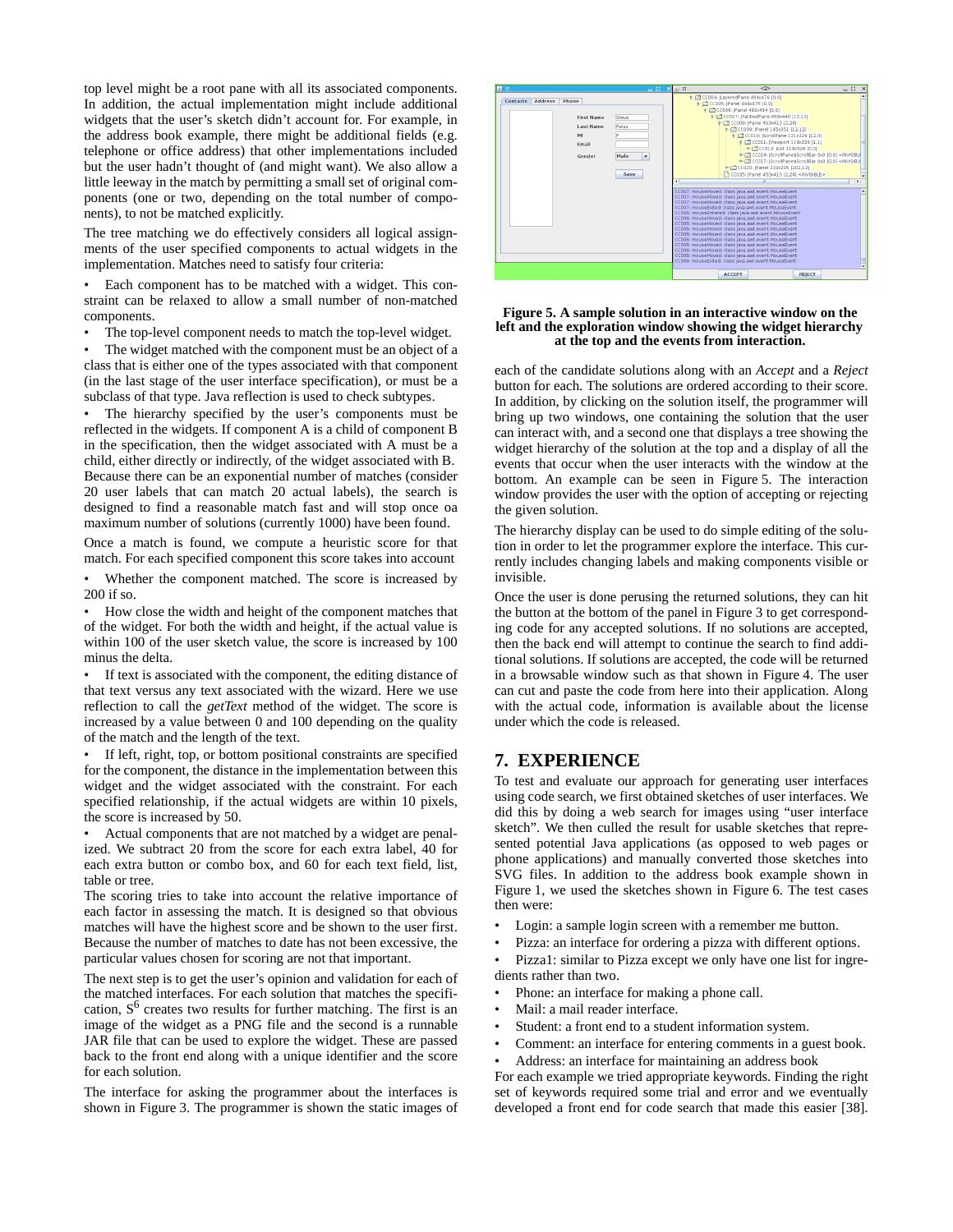

**Figure 6. User interface sketches used for testing in addition to the address book of Figure 1. From left to right these are Login, Pizza, Phone, Mail, Student, and Comment.** 

| <b>Test</b> | <b>Keywords</b>                                  | <b>Engine</b>             | <b>Scope</b>   | <b>Potential Solutions</b><br>Initial/Total/<br><b>Runnable/Tested</b> | Found          | <b>Time</b> |
|-------------|--------------------------------------------------|---------------------------|----------------|------------------------------------------------------------------------|----------------|-------------|
| Login       | login jcheckbox jpassword                        | OHLOH                     | <b>FILE</b>    | 138/2014/453/101                                                       | 45             | 3:00        |
| Login       | login jcheckbox jpassword                        | <b>GITHUB</b>             | <b>FILE</b>    | 89/977/231/44                                                          | 18             | 1:42        |
| Pizza       | jlist jbutton jtextfield<br>jcombobox restaurant | $GITHUB+$<br><b>OHLOH</b> | <b>FILE</b>    | 15/1284/142/38                                                         | 17             | 2:38        |
| Pizza1      | jlist jbutton jtextfield<br>jcombobox restaurant | <b>GITHUB</b>             | <b>FILE</b>    | 8/415/20/9                                                             | $\overline{7}$ | 0:43        |
| Mail        | tree text editor button mail                     | <b>GITHUB</b>             | <b>FILE</b>    | 88/626/48/15                                                           | 5              | 1:02        |
| Mail        | tree text editor button mail                     | <b>GITHUB</b>             | <b>PACKAGE</b> | 96/46502/351/2                                                         | $2*$           | 226:33      |
| Mail        | tree text editor button mail                     | <b>GITHUB</b>             | <b>SYSTEM</b>  | 100/47415/340/2                                                        | $2*$           | 303:27      |
| Phone       | phone <i>j</i> button                            | <b>OHLOH</b>              | <b>FILE</b>    | 127/1077/184/9                                                         | 8              | 1:15        |
| Phone       | phone jbutton                                    | <b>GITHUB</b>             | <b>FILE</b>    | 109/1067/199/14                                                        | 14             | 1:23        |
| Student     | student jbutton jtext jtable                     | <b>OHLOH</b>              | <b>FILE</b>    | 91/499/500/47                                                          | $47*$          | 3:52        |
| Comment     | feedback jtextfield jtable                       | <b>OHLOH</b>              | <b>FILE</b>    | 112/4977/500/178                                                       | $114*$         | 8:02        |
| Address     | name email phone jlist                           | <b>OHLOH</b>              | <b>FILE</b>    | 133/4122/500/79                                                        | $131*$         | 4:16        |
| Address     | name email phone jlist                           | <b>GITHUB</b>             | <b>FILE</b>    | 121/3902/500/154                                                       | $66*$          | 5:48        |
| Address     | name email phone jlist                           | <b>GITHUB</b>             | <b>PACKAGE</b> | 115/24650/371/25                                                       | $19*$          | 69:15       |

**Table 1: Experimental Results**

We also attempted to find the interface within a file where possible, but did some experiments with larger scopes. For each case we looked at the results that were returned and verified that at least one of the results was a relevant good match for the initial sketch. A summary of the experiments is shown in Table 1.

The first column of the table indicates the test name. The second column shows the keywords used in the test and the third and fourth indicate the search engine and search scope respectively.

The fifth column (*Potential Solutions*) provides some indication of the work done in the search. The first number is the number of starting solutions derived from the returned search results. This is generally the number of unique files found by the search engine. The second number is the total number of solutions that were generated during the search. The third number is the number of solutions that could be compiled and tested while the fourth is the number of solutions that were judged acceptable. The sixth column reports the number of distinct images that were generated and

hence the number of distinct passing tests. This is generally not the same as the number of acceptable solutions since there are often solutions that are variants of the same original source and that generate essentially the same user interface. In this case only one is shown to the user initially (although if that is deemed acceptable, the code for all solutions is returned).

The seventh column (*Time*) of the table indicates the wall time (in minutes and seconds) that the search and testing took. The search was run using eight cores of a sixteen core machine. The process is highly parallelizable and these numbers are dependent on the number of threads being used by the search. The time generally does not include wait time in accessing the underlying search engine since we are caching the initial search results in order to lessen the load on the search engines.

The items which are starred in the sixth (*Found*) column indicate that there might be additional solutions, but that  $S^6$  stopped looking because an initial set of solutions were found. S<sup>6</sup> orders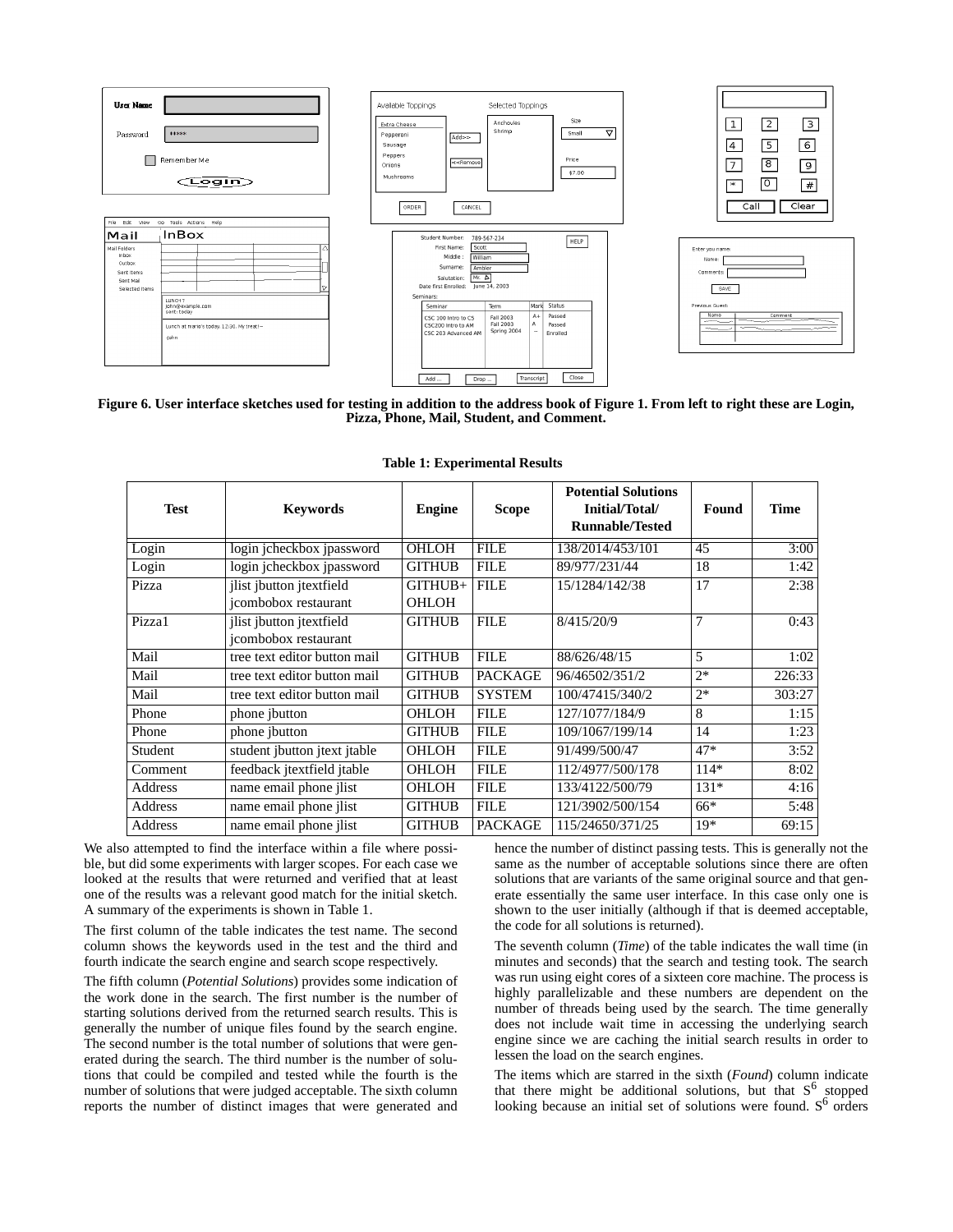

**Figure 7. Different Pizza ordering interface found by code search for example Pizza1.**

solutions based on their initial ranking from the search engines, the number of transforms used, and a random value, and limits the number of solutions it considers at each stage using this ranking. The unchecked solutions are held in abeyance to be checked later if no other solutions are found. The limits include a maximum of 500 solutions to test and a maximum of 2000 active intermediate solutions.

This can be seen most readily when doing searches at the PACKAGE and SYSTEM levels where there are many more potential solutions to consider. This is the reason that these searches returned fewer solutions than the corresponding FILE searches. These searches take considerable longer. This is due first to the much large set of solutions considered and second to the fact that each of these solutions is substantially larger and hence requires more processing.

### **7.1 Strengths**

While the approach has some problems, it also shows a lot of promise. Using code search it is possible to return working code for a user interface based solely on a sketch and a set of keywords. We see three primary uses for a tool like this.

The first use is to produce an actual working interface similar to the sketch. While this could be done using a user interface builder, there are several advantages to using existing code as a starting point. First, interfaces in the repository have typically been used and tested. Second, such interfaces cover conditions that might not have been anticipated by the original sketch. For example, a sample sketch we did for addresses did not have a zip code field while the generated ones did. Another example is that such interfaces often handle window resizing appropriately, something that today's user interface builders have difficulty with. Third, they typically are more consistent with other interfaces and thus with user expectations. Fourth, they can involve interactivity, both between elements of the sketch and with other pieces of the user interface, for example buttons that are only enabled when fields are completed. Fifth, the code that is returned is often more sophisticated and functional that which would be generated by a user interface builder. In particular, the generated code often included proper layout techniques, more sophisticated hierarchies, scrolling where needed, correct adaptation to changing window sizes, etc. For examples like the phone interface, pushing the buttons entered digits into the display and in some cases the interface allowed typing into the display area; and one of the returned Pizza1 examples automatically updated the prices as items were added to the order. Other interfaces provided validation code that highlighted missing or erroneous fields and that only activated buttons when the inputs needed for them were correct.

A second use for a tool such as we have implemented is to explore a range of user interfaces for an application. User interface sketches, especially those done in the early stages of a project, are usually explorative rather than definitive. Our tool lets user's view and take ideas from other interfaces that are similar or for similar applications. The matching algorithm we use insures that most of the functionality specified by the user is provided, but allows other functionality to be included as well. This is seen in the simplified Pizza interface example with some of the interfaces shown in Figure 7. While these don't match the original sketch, they all are functional interfaces for ordering a pizza, include other components beyond what was initially specified (e.g. thick or thin crust) which the user might have overlooked and want in the final interface.

Central to such exploration is the ability to interact with the user interface to check whether it is appropriate or not. Not only does this show some of the additional features that are included in the code, it also lets the programmer get a better sense of how the interface might be used. For example, one of the address book examples looked at first hand to be unusable because it was a long row of input fields. However, when its shape was changed to be rectangular, it includes all the necessary buttons and functionality — it just uses a simple flow layout rather than a positional one.

A third use for the tool is as a part of a front end for exploring code repositories. In a related project, we developed a tool that uses a programming environment as a front end for searching code repositories [38]. We added a simple interface to this tool that invokes our modified S<sup>6</sup> implementation for a particular piece of code. This lets the user point to a file that implements a user interface and quickly view a diagram of what the interfaces generated by the corresponding code look like.

### **7.2 Weaknesses**

While the approach works in many cases, it still has weaknesses. The first is that the results are very sensitive to the initial selection of keywords. This is due to the fact that the search facilities provided by existing code search engines are primitive by modern standards both because of the search techniques used and the difficulty of mapping keywords to programs. Substantial work has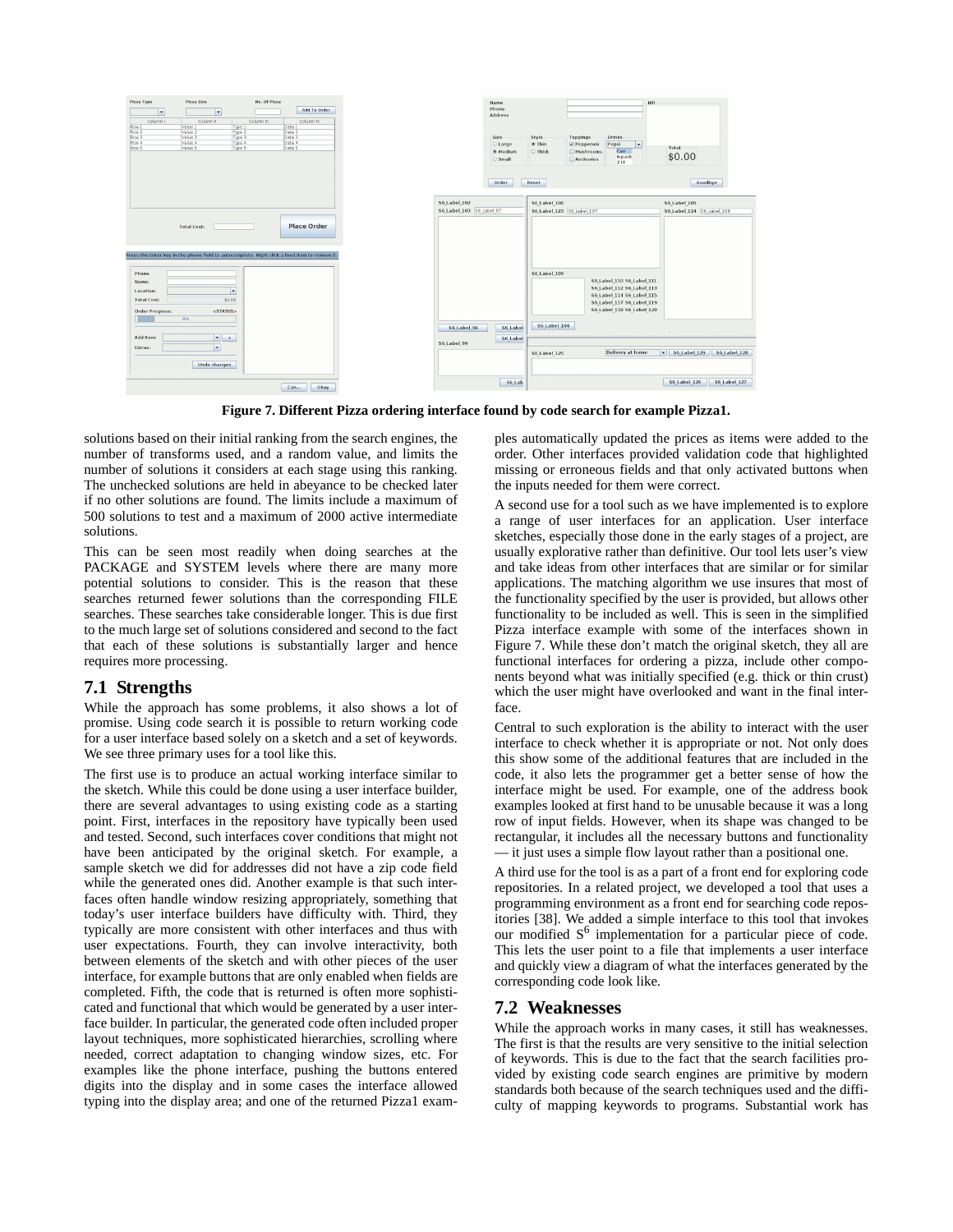been and continues to be done on code search which should address these problems in the future.

A second problem is the time taken to do the search, especially if the search is at the PACKAGE or SYSTEM scope. The three cases we considered here took hours to complete. There are several difficulties here. First, they tend to yield a large number of potential solutions that need to be explored. Second, the size of these solutions (500k-5M characters), and the complexity of analyzing and transforming solutions of this size, means that each solution takes significantly longer to evaluated. Moreover, the large number of candidates from each solution means that solutions returned early by the initial search tend to dominate and solutions that are returned later are not considered fully or sometimes at all. These are problems that can be addressed by doing a better job of restricting the solutions initially and during the search.

A third problem involves the use of user interface libraries. Our efforts to date have concentrated on code that uses Swing and AWT directly. Complex applications often use a third party user interface library, of which there are quite a few. Code that uses such libraries generally can not be made to compile in a useful manner. It would be relatively simple to extend our tool to let the user indicate which if any third party libraries should be allowed and to incorporate those into the search process.

A fourth problem is that more complex interfaces tend to be tightly integrated with the rest of the application and the rest of the application often depends on external packages or external systems such as databases. For example, mail applications would typically be built using a table model that is tied either to a database of mail messages, to a cache front end, or to a sophisticated imap interface. While we have developed a number of transformations to extract user interface code, additional, more sophisticated transformations would let us find and return more running examples.

A further problem is the quality and nature of the code that is returned. The system returns compilable, running code. The code can be copied and pasted into a user project and used directly. However, the quality of user interface code in the repositories varies widely and some of it should probably not be propagated. Moreover, the code only includes the user interface and hence will need to be modified in order to integrate it into the rest of the system. Many programmers would prefer that code they will have to work on be written in the style and with the conventions they are used to. While some of this can be taken into account by our search tools (they are able to reformat code in standard styles using [35]) or by the Eclipse or similar formatting commands, others should probably be done by code transformation applied to accepted solutions at the request of the user, or by regenerating the code completely from the resultant interfaces.

# **7.3 Threats To Validity**

In addition to the weaknesses cited, there are several things we should note that might affect the utility and efficacy of the approach and the results of the study. These include:

The set of sketches chosen might not be representative of what programmers are actually interested in. Sketches available on the web tend to be for sample applications, not for real world code.

• The results are dependent on the set of keywords chosen and it is not clear that other users would be able to choose the proper keywords to get appropriate results for a search.

• Our results only look at Java programs with Swing/AWT interfaces. For other languages and user interface libraries the repositories might not have enough samples to let the system find runnable code. Moreover, different and additional transformations would be needed in these cases.

• We have shown that we can return interfaces from code repositories, not that the interfaces that are returned are actually useful, either as starting points or as runnable code. This would require a very different and much more extensive study and is more appropriate after the tool has been further developed.

# **8. CONCLUSIONS**

Our work demonstrates that it is possible to generate a complete, working, interactive user interface from a sketch using code search. We have developed the techniques needed to translate a sketch into something checkable, to extract the proper code from existing code search engines, to transform that code into a program that compiles and runs and includes only the user interface, and then to let the user interact with and select the results of interest.

Some of the lessons learned in the process that will be applicable to future work in this area include:

With existing code search engines, the results returned are very dependent on the selection of search terms.

The performance of these techniques is acceptable for interfaces that are contained in a single file; where the necessary code is spread across multiple files, improved performance will be needed.

• Additional transforms would yield additional solutions.

• More flexibility in matching the specifications to the generated user interface lets the technique be used for exploration.

Similarly, it is often better to have the user under specify the interface, both for finding solutions and to facilitate exploration.

The code returned is interactive and generally does more than the code that would be generated by a simple user interface builder.

• Additional work is required to transform the resultant code into something that programs would feel comfortable including directly into their applications.

We view this work as a first step in a system that would produce practical, complete working interfaces that programmers could actually use. Further work in this area should include:

• Providing a front end that would translate an arbitrary sketch into a usable SVG diagram.

• Additional transformation to handle more cases. Of particular interest are transformations that separate the user interface from the existing code in order to better handle complex cases and speed up package and system search.

Extending the techniques to other user interface libraries such as those for Android phones.

Better code search front ends to get around the sensitivity of code search to the specific engine and the initial keywords.

• Providing additional facilities to let the user edit the resultant display and then having those edits actually change the code.

Extending the techniques to handle direct manipulation interfaces where the program does actual drawing (not just widgets) and the drawing is based on internal objects.

• Developing the transformations and other techniques needed to return code that programmers would be comfortable in working with and modifying.

The code for our implementation of user interface generation by code search is available as part of the  $S<sup>6</sup>$  code search tool and can be found at ftp://ftp.cs.brown.edu/u/spr/s6.tar.gz. The test cases (SVG files) are available upon request.

# **9. ACKNOWLEDGMENTS**

This work is supported by the National Science Foundation grant CCF1130822. Additional support has come from Microsoft and Google.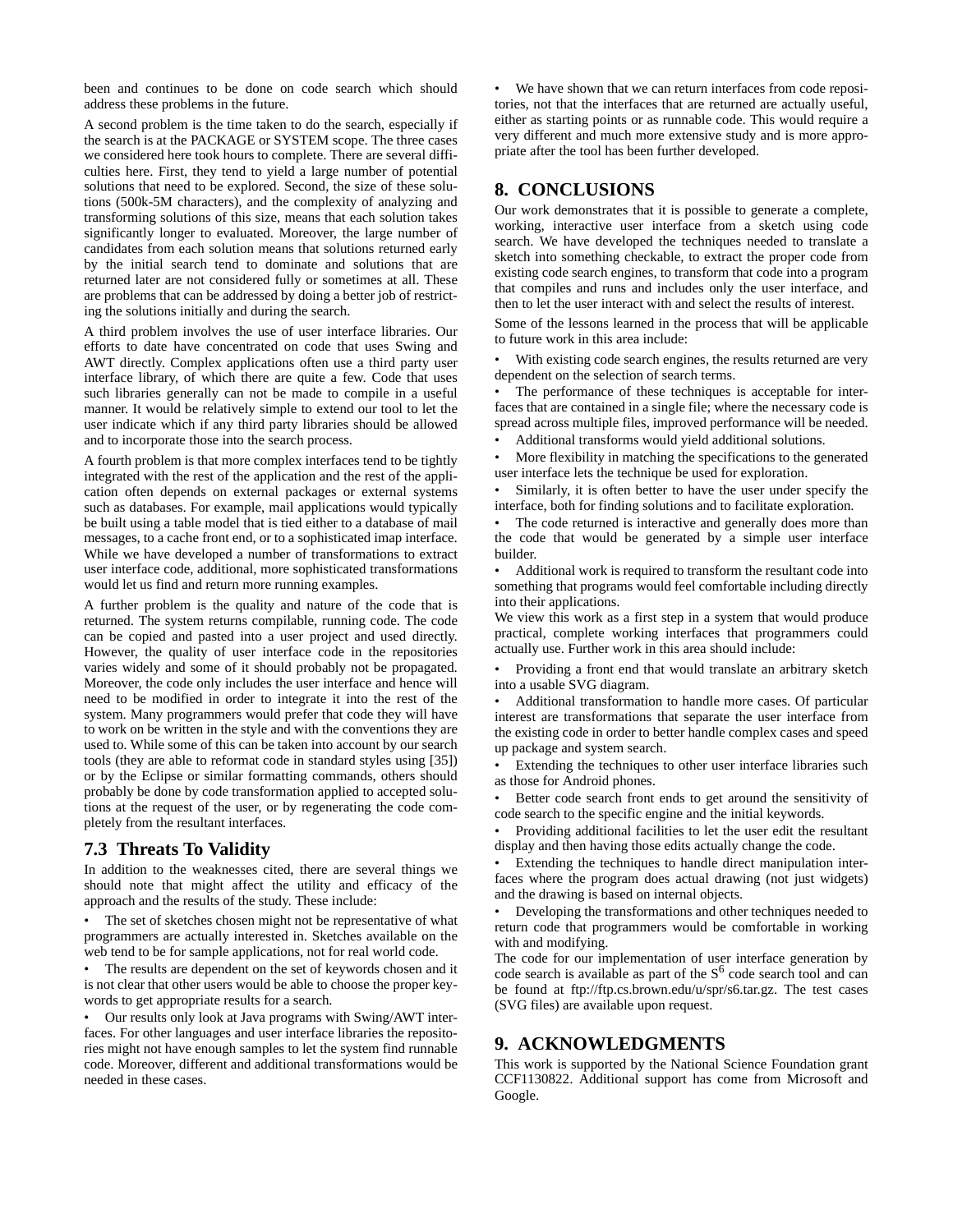### **10. REFERENCES**

- [1] Marat Akhin, Nikolai Tillmann, Manual Fahndrich, Jonathan de Halleux, and Michal Moskal, "Search by example in touch develop: code search made easy," *Proceedings SUITE 2013*, pp. 5-8 (June 2012).
- [2] Sushil Bajracharya, Trung Ngo, Erik Linstead, Yimeng Dou, Paul Rigor, Pierre Baldi, and Cristina Lopes, "Sourcerer: a search engine for open source code supporting structure-<br>based search," Proceedings ACM SIGPLAN Conference on based search," *Proceedings ACM SIGPLAN Conference on Object-Oriented Programming, Systems, Languages, and Applications 2006*, pp. 682-682 (October 2006).
- [3] Andrew Begel, "Codifier: a programmer-centric search user interface," *Workshop on Human-Coputer Interaction and Information Retrieval*, (October 2007).
- [4] Bojana Bislimovska, Alessandro Bozzon, Marco Brambilla, and Piero Fraternali, "Search upon UML repositories with text matching techniques," *Proceedings SUITE 2013*, pp. 9- 12 (June 2012).
- [5]. Wing-Kwan Chan, Hong Cheng, and David Lo, "Searching connected API subgraph via text phrases," pp. 1-11 in *Proceedings of the ACM SIGSOFT 20th International Symposium on the Foundations of Software Engineering*, (2012).
- [6] Shih-Chien Chou, Jen-Yen Chen, and Chyan-Goei Chung, "A behavior-based classification and retrieval technique for object-oriented specification reuse," *Software Practice and Experience* **26**(7) pp. 815-832 (July 1996).
- [7] Shih-Chien Chou and Yuan-Chien Chen, "Retrieving reusable components with variation points from software product lines," *Information Processing Letters* **99** pp. 106-110 (2006).
- [8] Christopher G. Drummond, Dan Ionescu, and Robert C. Holte, "A learning agent that assists the browsing of software libraries," *IEEE Transactions on Software Engineering* **26**(12) pp. 1179-1196 (December 2000).
- [9] Michael D. Ernst, Raimondas Lencevisius, and Jeff H. Perkins, "Detection of web service substitutability and composability," *WS-MaTe 2006: International Workshop on Web Services -- Modeling and Testing*, pp. 123-135 (June 2006).
- [10] William B. Frakes and Thomas P. Pole, "An empiracal study of representation methods for reusable software components," *IEEE Transactions on Software Engineering 20*(8) pp. 617- 630 (August 1994).
- [11] Krzysztof Z. Gajos, Daniel S. Weld, and Jacob O. Wobbrock, "Decision-theoretic user interface generation," *In Proceedings of the 22nd AAAI Conf. on Artificial Intelligence (AAAI-08}*, (2008).
- [12] Ben Goodger, Ian Hickson, David Hyatt, and Chris Waterson, "XML user interface language (XUL) 1.0 Specficiation," http://www.mozilla.org/projects/xul/xul.html (2003).
- [13] Mark Grechanik, Chen Fu, Qing Xie, Collin McMillan, Denys Poshyvanyk, and Chad Cumby, "A search engine for finding highly relevant applications," *Proceedings of the 32nd ACM/IEEE International Conference on Software Engineering*, (May 2010).
- [14] Saul Greenberg, "Toolkits and interface creativity," *Journal on Multimedia Tools and Applications* **<sup>32</sup>**pp. 139-159 (2007).
- [15] Robert J. Hall, "Generalized behavior-based retrieval," *Proceedings International Conference on Software Engineering'93*, pp. 371-380 (May 1993).
- [16] Bjorn Hartmann, Leith Abdulla, Manas Mittal, and Scott R. Klemmer, "Authoring sensor based interactions through direct manipulation and pattern matching," *Proceedings of chi 2007: ACM Conference on Human Factors in Computing Systems*, pp. 145-154 (2007).
- [17] David Hemer and Peter Lindsay, "Supporting componentbased reuse in CARE," *Australian Computer Science Communications* **24**(1) pp. 95-104 (2002).
- [18] Raphael Hoffmann and James Fogarty, "Assieme: finding and leveraging implicit references in a web search interface for

programmers," *Proceedings UIST 2007*, pp. 13-22 (October  $2007$ ).

- [19] Werner Janjic, Dietmar Stoll, Philipp Bostan, and Colin Atkinson, "Lowering the barrier to reuse through test- driven search," *SUITE*, 09, pp. 21-24 (May 2009).
- [20] Werner Janjic and Colin Atkinson, "Leveraging software search and reuse with automated software adaptation," *Proceedings SUITE 2013*, pp. 23-26 (June 2012).
- [21] Jun-Jang Jeng and Betty H. C. Cheng, "Specification matching for software reuse: a foundation," *Proceedings ACM Symposium on Software Reuse*, pp. 97-105 (April 1995).
- [22] Otavio Lemos, Sushil Bajracharya, Joel Ossher, Ricardo Morla, Paulo Masiero, Pierre Baldi, and Cristina Lopes, "CodeGenie: using test-cases to search and reuse source code," *ASE '07*, pp. 525-526 (November 2007).
- [23] Otavio Augusto Lazzarini Lemos, Sushil Bajracharya, Joel Ossher, Paulo Cesar Masiero, and Cristina Lopes, "A testdriven approach to code search and its application to the reuse of auxiliary functionality," *Information and Software Technology* **53**(4) pp. 294-306 (April 2011).
- [24] Daniel Lucredio, Antonio Franciso do Prado, and Eduardo Santana de Almeida, "A survey of software components search and retrieval," *Proceedings EUROMICRO*,04, pp. 152-159 (2004).
- [25] Yoelle S. Maarek, Daniel M. Berry, and Gail E. Kaiser, "An information retrieval approach for automatically constructing software libraries," *IEEE Transactions on Software Engineering* **17**(8) pp. 800-813 (August 1991).
- [26] Collin McMillan, Mark Grechanik, Denys Poshyvanyk, Qing Xie, and Chen Fu, "Portfolio: finding relevant functions and their usage," *Proceeding of the 33rd International Conference on Software engineering*, (May 2011).
- [27] Gerrit Meixner, Fabio Patern, and Jean Vanderdonckt, "Past, present, and future of model-based user interface development," *i-com* **10**(3) pp. 2-11 (2011).
- [28] Rym Mili, Ali Mili, and Roland T. Mittermeir, "Storing and retrieving software components: a refinement based system," *IEEE Transactions on Software Engineering 23*(7)(July 1997).
- [29] Brad Myers, Scott E. Hudson, and Randy Pausch, "Past, present and future of user interface software tools," *ACM Transactions on Computer-Human Interaction* **7**(1) pp. 3-28 (March 2000).
- [30] Jeffrey Nichols and Andrew Faulring, "Automatic interface generation and future user interface tools," *ACM CHI 2005 Workshop on The Future of User Interface Design Tools*, (2005).
- [31] Stina Nylander, "Semi-automatic generation of device adapted user interfaces," *UIST conference companion*, (October 2005).
- [32] Andy Podgurski and Lynn Pierce, "Retrieving reusable software by sampling behavior," *ACM Transactions on Software Engineering and Methodology* **<sup>2</sup>**(3) pp. 286-303 (July 1993).
- [33] David Raneburger, Roman Popp, and Jean Vanderdonckt, "An automated layout approach for model-driven WIMP-UI generation," *Proceedings of the 4th ACM SIGCHI symposium on Engineering interactive computing systems (EICS '12)*, pp. 91-100 (2012).
- [34] Steven P. Reiss, "A component model for Internet-scale applications," *Proceedings ASE 2005*, pp. 34-43 (November 2005).
- [35] Steven P. Reiss, "Automatic code stylizing," *Proceedings ASE '07*, pp. 74-83 (November 2007).
- [36] Steven P. Reiss, "Semantics-based code search," *International Conference on Software Engineering 2009*, pp. 243-253 (May 2009).
- [37] Steven P. Reiss, "Specifying what to search for," *Proceedings SUITE 2009*, (May 2009).